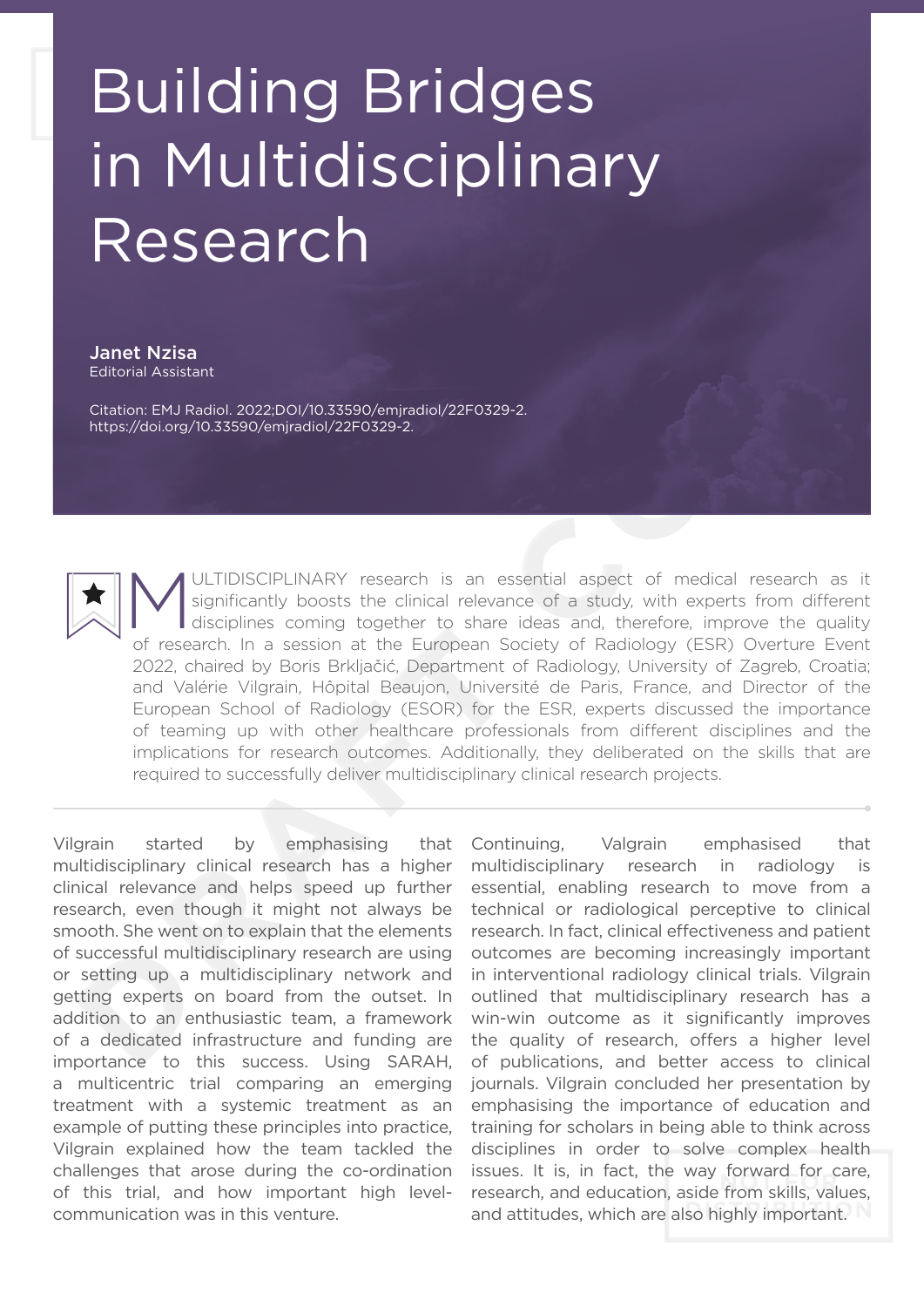In discussing the results of a survey on data sharing, Marc Dewey, Department of Radiology, Charité Universitätsmedizin Berlin, Germany, and Research Committee Chair of the ESR, explained that a third of the institutions have done data sharing in the past, which is a higher proportion than expected. An overwhelming 98% of the respondents also said they would be interested in participating in data sharing. Dewey explained that there seems to be a change in culture moving towards collaborating, recognising that harder questions could be answered quicker and more effectively if emerging data were shared and different disciplines worked together. This is, of course, not without its challenges, given the differences in culture and healthcare systems; however, by investing a for a longer time, the results will be much more profound.

Dewey went on to present the results of an ongoing DISCHARGE collaborative and multinational research project, with participants from 18 countries across Europe, which compared cardiac CT with cardiac catheterisation. The healthcare professionals involved in this project were from different backgrounds and disciplines, including cardiology, radiology, general practice, cardiac surgery, public health, and more. The project demonstrated the importance of collaboration and advancement, not only in radiology but also in other fields. Dewey believes that this project, and other collaborative projects, can influence current standards and the quality of future research. In Dewey's opinion, the most interesting and successful research usually lies at the intersection between disciplines such as basic science, technical developments, mathematical approaches, and clinical science.

*"... the most interesting and successful research usually lies at the intersection between disciplines such as basic science, technical developments, mathematical approaches, and clinical science."*